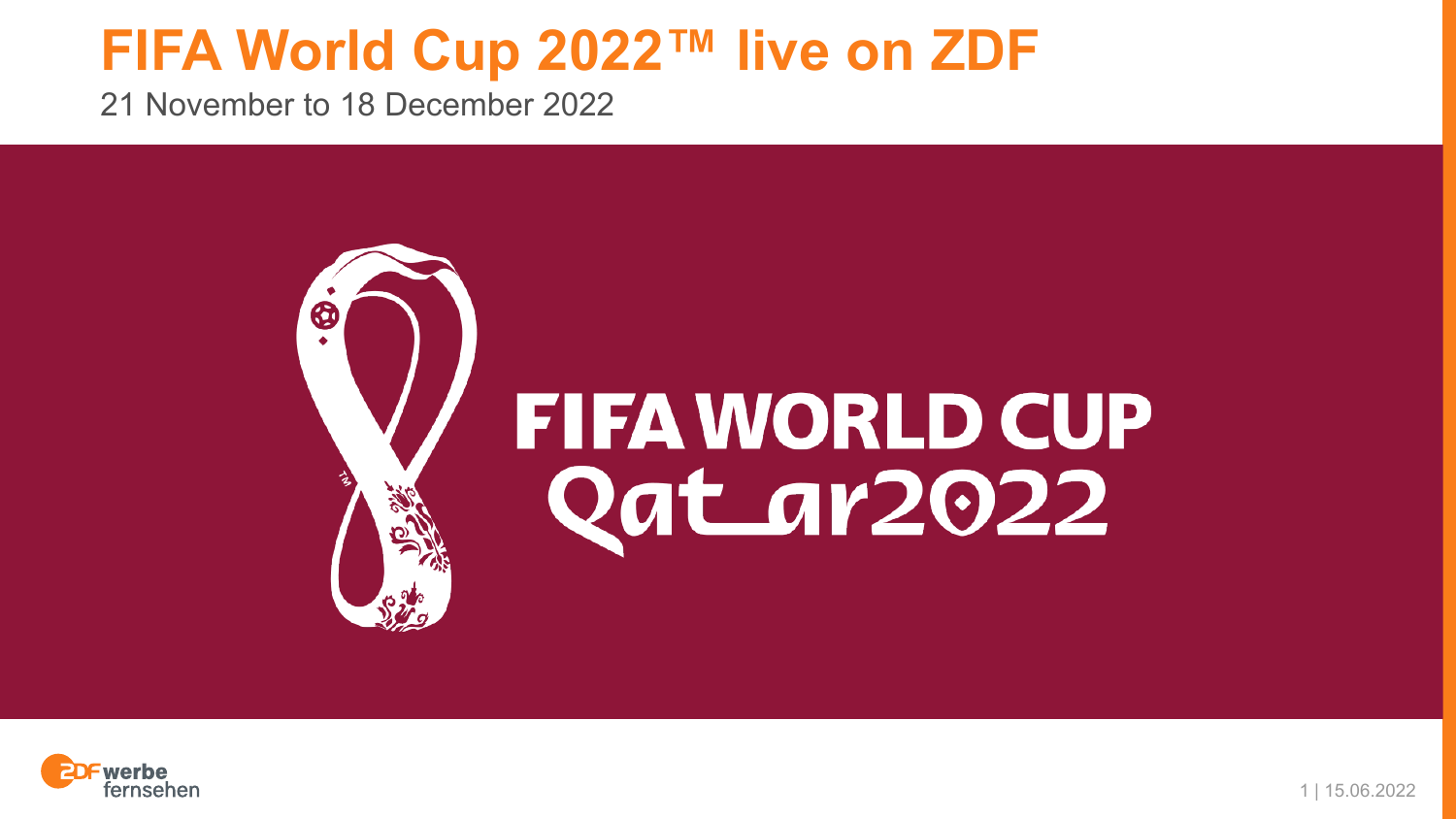"Golden Spot" | A solo spot placement directly before kick-off

- **"Golden Spot"** is a **new form of advertising** that we can offer you for the first time.
- This **exclusive form of advertising** is placed **after the national anthems**  directly **before kick-off** of the 1st half.
- It is the **last advertising opportunity** before the start of the match, immediately before kick-off.
- Only **one spot is broadcast in full screen**.
- **Packages are available** for the preliminary round and the knockout phase.
- **The minimum and maximum length is 30 seconds**.



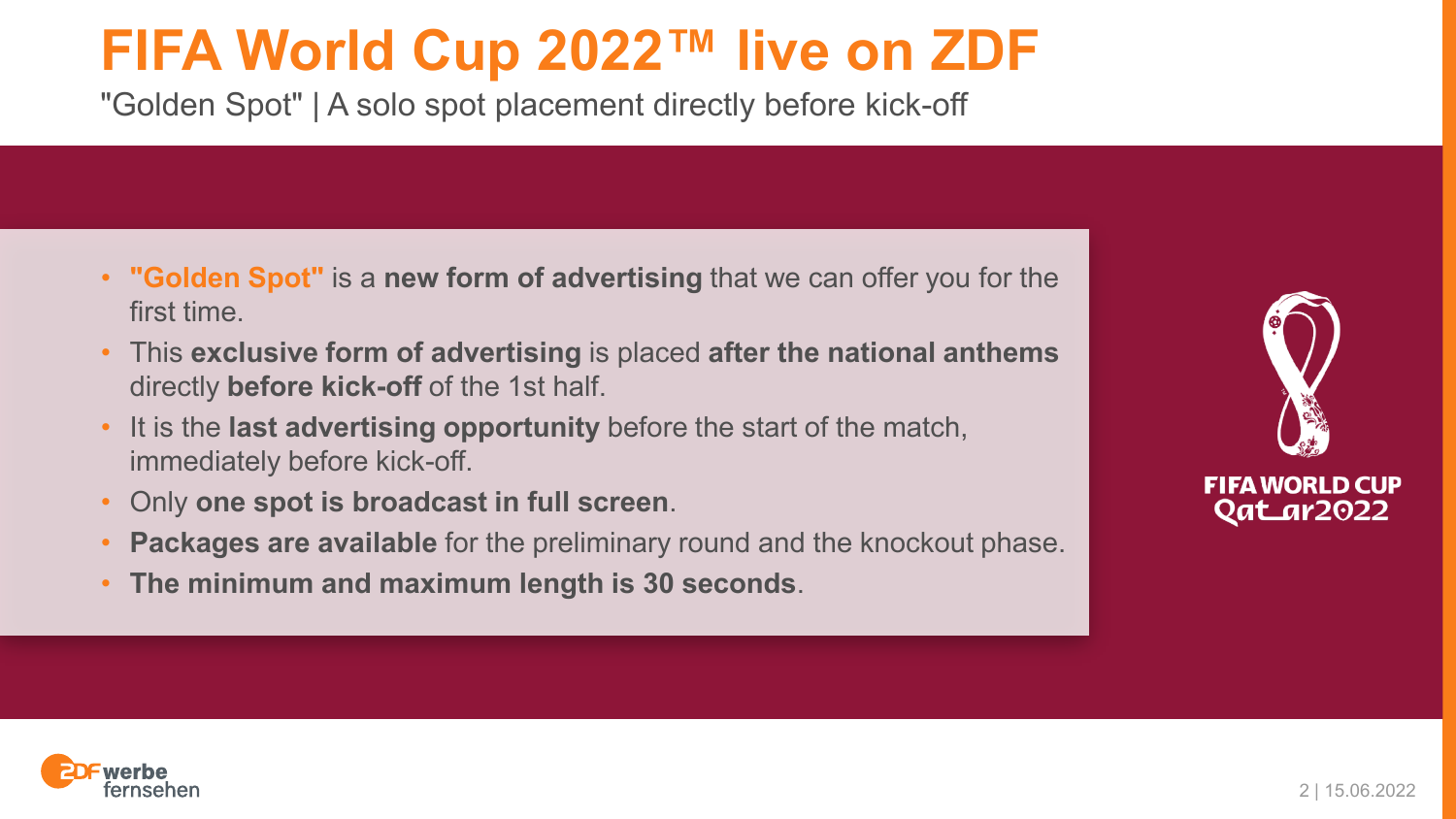"Golden Spot I" | The premium package preliminary round | 14 spots directly before kick-off

| <b>Day</b> | <b>Date</b> | <b>Kick-off</b> | Group          | <b>Match</b>                                                | <b>Time</b>        | <b>Code</b> | 30"-gross   |             |
|------------|-------------|-----------------|----------------|-------------------------------------------------------------|--------------------|-------------|-------------|-------------|
| Mon.       | 21.11.22    | 11:00           | $\overline{A}$ | Senegal                                                     | <b>Netherlands</b> | 10:58       | 75 90 10 90 | € 36,900    |
|            |             | 14:00           | B              | England                                                     | Iran               | 13:58       | 75 91 13 91 | € 58,350    |
|            |             | 17:00           | $\overline{A}$ | Qatar                                                       | Ecuador            | 16:58       | 75 92 16 92 | €93,300     |
|            |             | 20:00           | B              | <b>USA</b>                                                  | Wales              | 19:58       | 75 92 19 93 | €93,300     |
| Tue.       | 22.11.22    | 14:00           | D              | <b>Denmark</b>                                              | <b>Tunisia</b>     | 13:58       | 75 91 13 90 | € 58,300    |
|            |             | 17:00           | $\mathcal{C}$  | Mexico                                                      | Poland             | 16:58       | 75 92 16 91 | € 93,300    |
|            |             | 20:00           | $\mathsf{D}$   | France                                                      | <b>Australia</b>   | 19:58       | 75 92 19 92 | € 93,300    |
| Thu.       | 24.11.22    | 14:00           | H              | Uruguay                                                     | South Korea        | 13:58       | 75 91 13 90 | € 58,350    |
|            |             | 17:00           | H              | Portugal                                                    | Ghana              | 16:58       | 75 92 16 91 | €93,300     |
|            |             | 20:00           | G              | <b>Brazil</b>                                               | Serbia             | 19:58       | 75 92 19 92 | €93,300     |
| Wed.       | 30.11.22    | 16:00           | D              | Tunisia vs. France<br>or Australia vs. Denmark              | 15:58              | 75 92 15 90 | € 93,300    |             |
|            |             | 20:00           | $\mathsf{C}$   | Poland vs. Argentina<br>or Saudi-Arabia vs. Mexico          | 19:58              | 75 92 19 91 | € 93,300    |             |
| Fri.       | 02.12.22    | 16:00           | H              | Ghana vs. Uruguay<br>or South Korea vs. Portugal            |                    | 15:58       | 75 92 15 90 | € 93,300    |
|            |             | 20:00           | G              | Cameroon vs. Brazil<br>or Serbia vs. Switzerland            | 19:58              | 75 92 19 91 | € 93,300    |             |
|            |             |                 |                | Package price preliminary round 14 Spots (basis 30 seconds) |                    |             |             | € 1,144,900 |



**FIFA WORLD CUP** Qatar2022

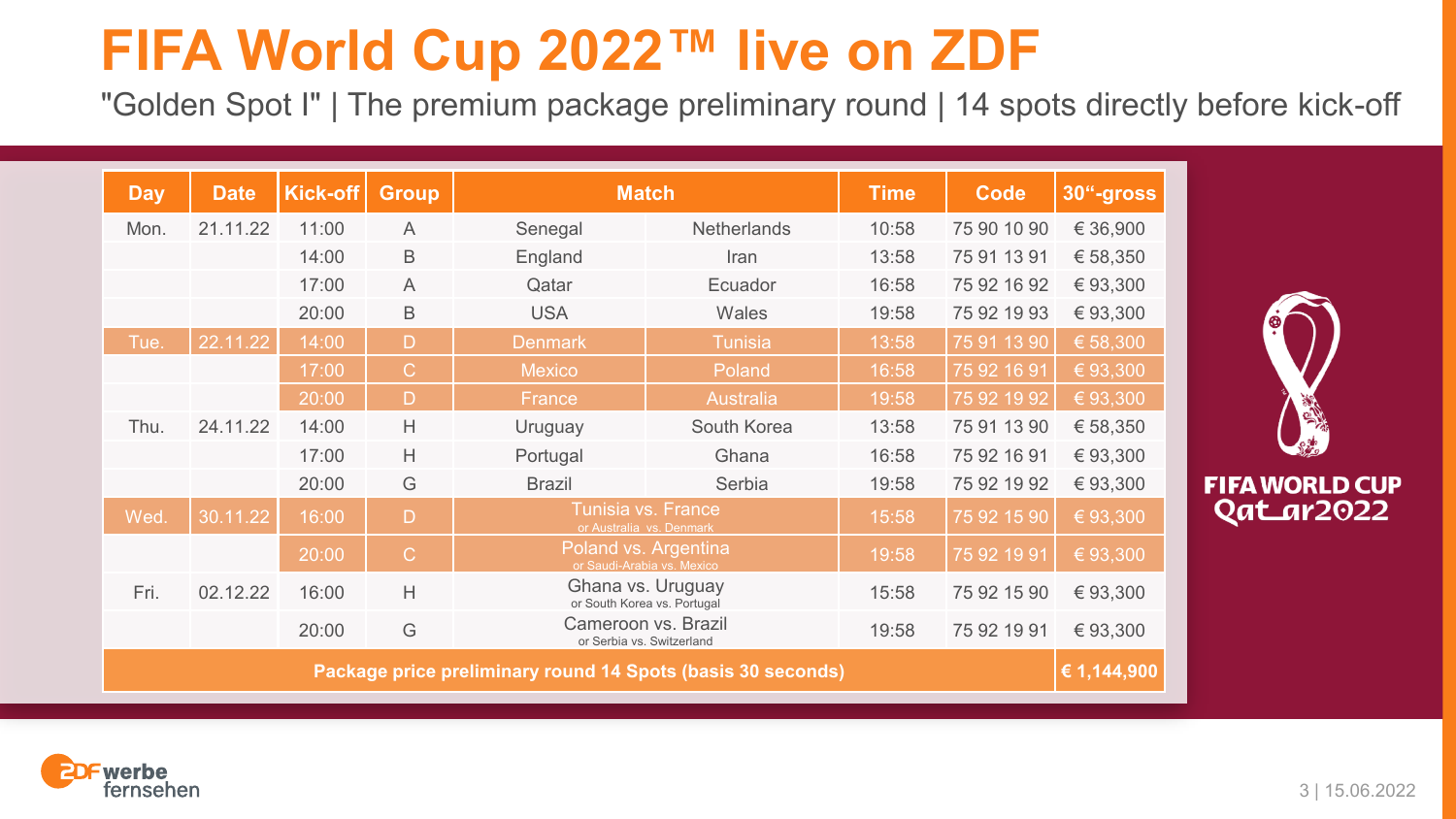"Golden Spot II" | The premium package knockout phase | 6 spots directly before kick-off\*

| <b>Day</b>                                                                                     | <b>Date</b> | Kick-off | Group                          | <b>Match</b>       | Code               | 30"-gross |             |           |
|------------------------------------------------------------------------------------------------|-------------|----------|--------------------------------|--------------------|--------------------|-----------|-------------|-----------|
| Mon.                                                                                           | 05.12.22    | 20:00    | R <sub>16</sub> M <sub>6</sub> | First G            | Second H           | 19:58     | 75 92 19 90 | €93.300   |
| Tue.                                                                                           | 06.12.22    | 16:00    | R16 M7                         | <b>Germany</b>     | First F            | 15:58     | 75 93 15 90 | €495,000  |
|                                                                                                |             | 20:00    | R <sub>16</sub> M <sub>8</sub> | First H            | Second G           | 19:58     | 75 92 19 91 | € 93,300  |
| Fri.                                                                                           | 09.12.      | 16:00    | QF <sub>1</sub>                | Winner R16 Match 5 | Winner R16 Match 6 | 15:58     | 75 92 15 90 | €93.300   |
|                                                                                                |             | 20:00    | QF <sub>2</sub>                | Winner R16 Match1  | Winner R16 Match 2 | 19:58     | 75 92 19 91 | € 93,300  |
| Tue.                                                                                           | 14.12.22    | 20:00    | SF <sub>2</sub>                | <b>Germany</b>     | Winner QF 3        | 19:58     | 75 94 19 90 | € 594,000 |
| Package price knockout phase with Germany in the round of sixteen and semi-final total 6 spots |             |          |                                |                    |                    |           |             |           |
| Package price knockout phase with Germany only in the round of sixteen a total of 6 spots      |             |          |                                |                    |                    |           |             | € 961.500 |
| Package price knockout phase without Germany a total of 6 spots                                |             |          |                                |                    |                    |           |             | € 559,800 |



**FIFA WORLD CUP** Qatar2022



\* Fictional planning. Actual match distribution will take place after the conclusion of the preliminary round/after the round of 16 and quarter-finals.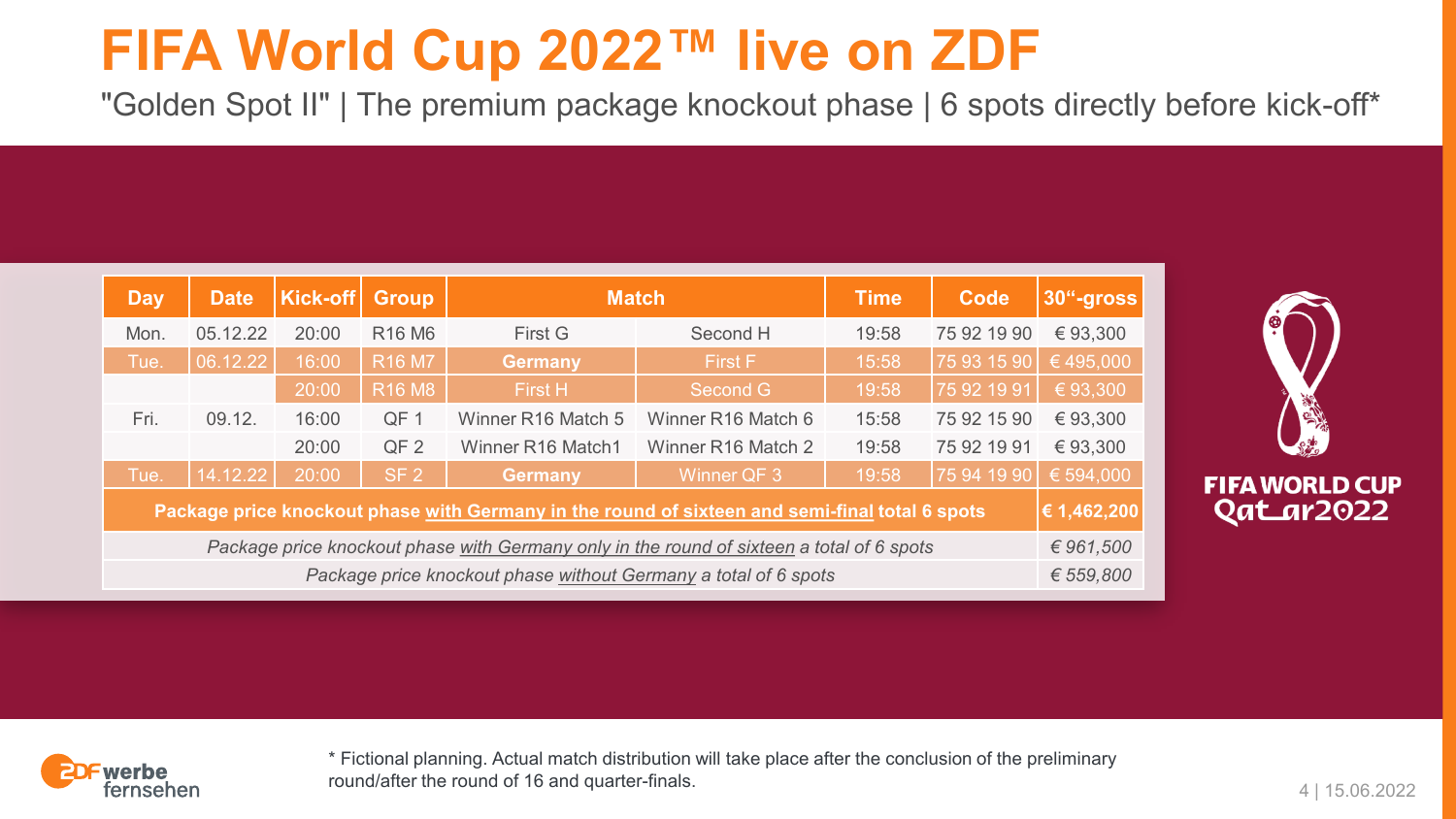Placement "Golden Spot" | Sample day, Mon., 21.11.2022

| Kick-off 11:00 |                                 |             |                 |                         | Kick-off 14:00           |                                 |             |                 |                         |
|----------------|---------------------------------|-------------|-----------------|-------------------------|--------------------------|---------------------------------|-------------|-----------------|-------------------------|
| <b>Time</b>    | <b>Position Program</b>         | Code        | 1 Sec.<br>gross | <b>30 Sec.</b><br>gross | <b>Time</b>              | <b>Position Program</b>         | Code        | 1 Sec.<br>gross | <b>20 Sec.</b><br>gross |
| 10:00          | Studio                          |             |                 |                         | 13:15                    | Studio                          |             |                 |                         |
| 10:49          | Break before kick-off           | 22 50 10 50 | €400            | € 12,000                | 13:48                    | Break before kick-off           | 22 51 13 54 | € 950           | € 28,500                |
| 10:50          | Exclusive break before kick-off | 67 70 10 70 | € 480           | € 14,400                | 13:50                    | Exclusive break before kick-off | 67 71 13 73 | € 1,140         | € 34,200                |
| 10:52          | Players Walk-In, Anthems        |             |                 | 13:52                   | Players Walk-In, Anthems |                                 |             |                 |                         |
| 10:58          | "Golden Spot"                   | 75 90 10 90 | € 1,230         | € 36,900                | 13:58                    | "Golden Spot"                   | 75 91 13 91 | € 1,945         | € 58,350                |
| 11:00          | 1. Half match I                 |             |                 |                         | 14:00                    | 1. Half match II                |             |                 |                         |
| 11:47          | Exclusive break after 1. half   | 66 71 11 71 | € 1,140         | € 34,200                | 14:47                    | Exclusive break after 1. half   | 66 73 14 74 | € 1,800         | € 54,000                |
| 11:48          | Break after 1. half             | 22 51 11 51 | € 950           | € 28,500                | 14:48                    | Break after 1. half             | 22 53 14 55 | € 1,500         | 645,000                 |
| 11:50          | <b>Studio Highlights/News</b>   |             |                 |                         | 14:50                    | <b>Studio Highlights/News</b>   |             |                 |                         |
| 11:58          | Break before 2. half            | 22 51 11 52 | € 950           | € 28,500                | 14:58                    | Break before 2. half            | 22 53 14 56 | € 1,500         | € 45,000                |
| 12:00          | Exclusive break before 2. half  | 67 71 12 72 | € 1,140         | € 34,200                | 15:00                    | Exclusive break before 2. half  | 67 73 15 75 | € 1,800         | € 54,000                |
| 12:02          | 2. Half match I                 |             |                 |                         | 15:02                    | 2. Half match II                |             |                 |                         |
| 12:50          | Break after 2. half             | 22 51 12 53 | € 950           | € 28,500                | 15:50                    | Break after 2. half             | 22 53 15 57 | € $1,500$       | € 45,000                |
| 12:54          | Studio Highlights               |             |                 |                         | 15:54                    | Studio Highlights               |             |                 |                         |

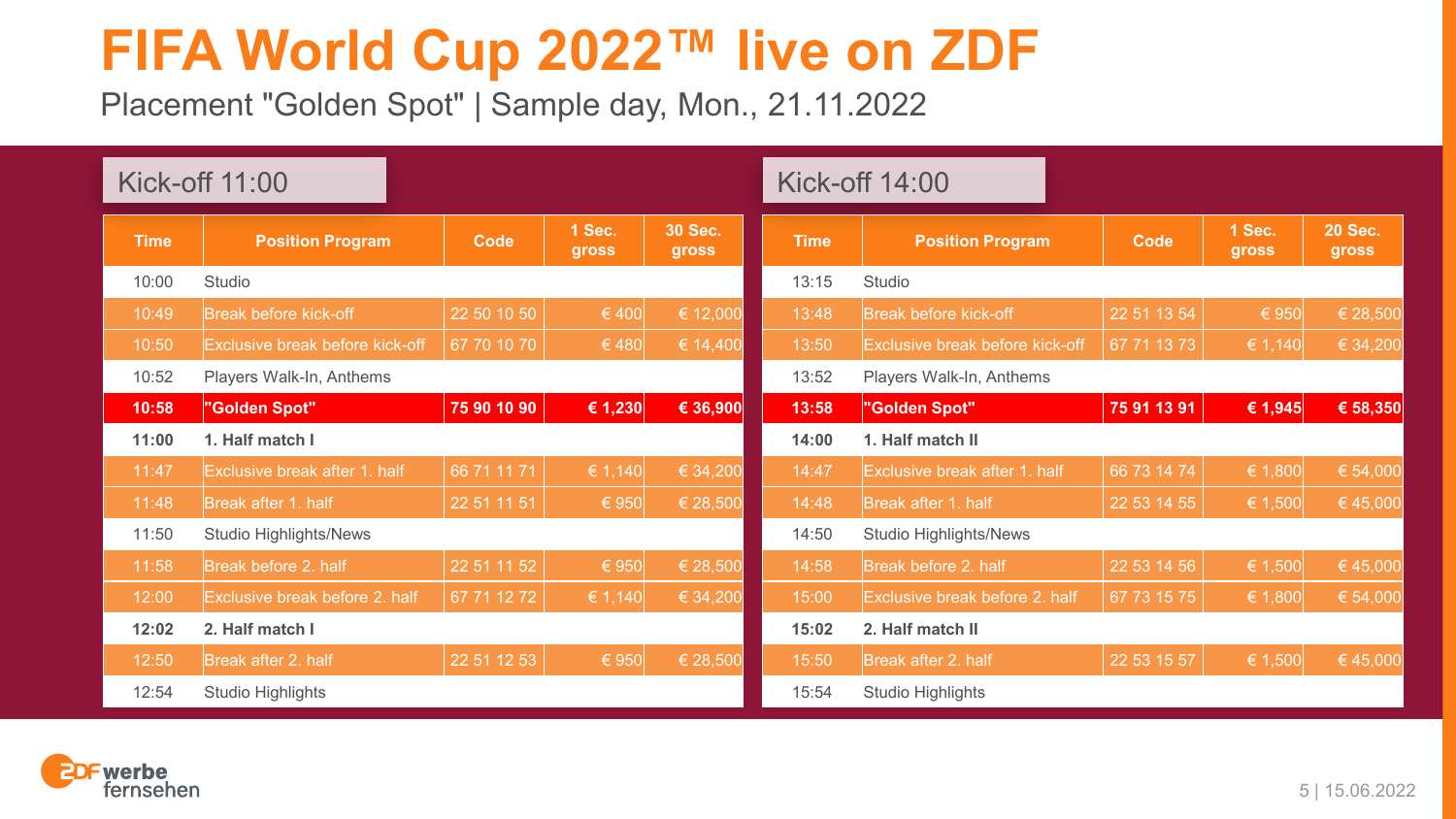Placement "Golden Spot" | Sample day, Mon., 21.11.2022

| Kick-off 17:00 |                                 |             |                 |                         | <b>Kick-off 20:00</b> |                                 |             |                 |                         |
|----------------|---------------------------------|-------------|-----------------|-------------------------|-----------------------|---------------------------------|-------------|-----------------|-------------------------|
| <b>Time</b>    | <b>Position Program</b>         | Code        | 1 Sec.<br>gross | <b>20 Sec.</b><br>gross | <b>Time</b>           | <b>Position Program</b>         | Code        | 1 Sec.<br>gross | <b>20 Sec.</b><br>gross |
| 15:54          | Studio                          |             |                 |                         | 19:00                 | <b>News</b>                     |             |                 |                         |
| 16:48          | Break before kick-off           | 22 53 16 58 | € 1,500         | €45,000                 | 19:17                 | <b>Break before studio</b>      | 22 53 19 62 | € 1,500         | € 45,000                |
| 16:50          | Exclusive break before kick-off | 67 73 16 76 | € 1,800         | € 54,000                | 19:20                 | Studio                          |             |                 |                         |
| 16:52          | Players Walk-In, Anthems        |             |                 |                         | 19:46                 | Break before kick-off           | 22 54 19 63 | € 2,400         | € 72,000                |
| 16:58          | "Golden Spot"                   | 75 92 16 92 | € 3,110         | € 93,300                | 19:48                 | Exclusive break before kick-off | 67 74 19 79 | € 2,880         | $\in 86,400$            |
| 17:00          | 1. Half match III               |             |                 |                         | 19:52                 | Players Walk-In, Anthems        |             |                 |                         |
| 17:47          | Exclusive break after 1. half   | 66 74 17 77 | € 2,880         | € 86,400                | 19:58                 | "Golden Spot"                   | 75 92 19 93 | € 3,110         | € 93,300                |
| 17:48          | Break after 1. half             | 22 54 17 59 | € 2,400         | € 72,000                | 20:00                 | 1. Half match IV                |             |                 |                         |
| 17:50          | Studio Highlights / News        |             |                 |                         |                       |                                 |             |                 |                         |
| 17:58          | Break before 2. half            | 22 54 17 60 | € 2,400         | € 72,000                |                       |                                 |             |                 |                         |
| 18:00          | Exclusive break before 2. half  | 67 74 18 78 | € 2,880         | € 86,400                |                       |                                 |             |                 |                         |
| 18:02          | 2. Half match III               |             |                 |                         |                       |                                 |             |                 |                         |
| 18:50          | Break after 2. half             | 22 54 18 61 | € 2,400         | € 72,000                |                       |                                 |             |                 |                         |
| 18:54          | Studio Highlights               |             |                 |                         |                       |                                 |             |                 |                         |

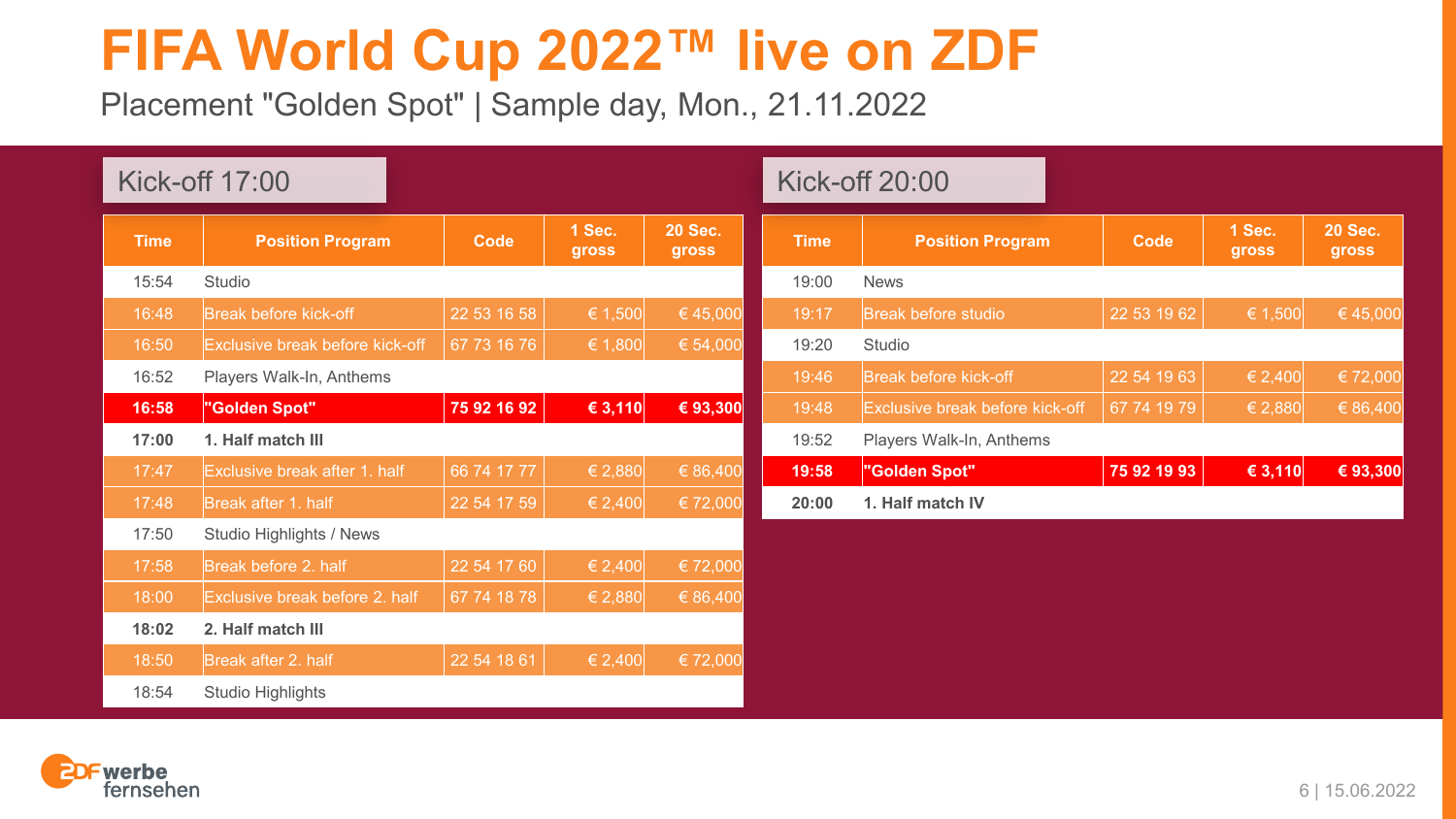Important Information

- **First and exclusive negotiating rights until 9 June 2022 for official sponsors and partner of the FIFA World Cup 2022™.**
- Bookings under this offer **are discountable, rate discountable and commitmentable based** on the total volume. After confirmation, these are firm bookings.
- The general terms and conditions of ZDF Werbefernsehen apply (price list valid from 1 January 2022).
- All rates are gross rates, exclusive of applicable VAT.